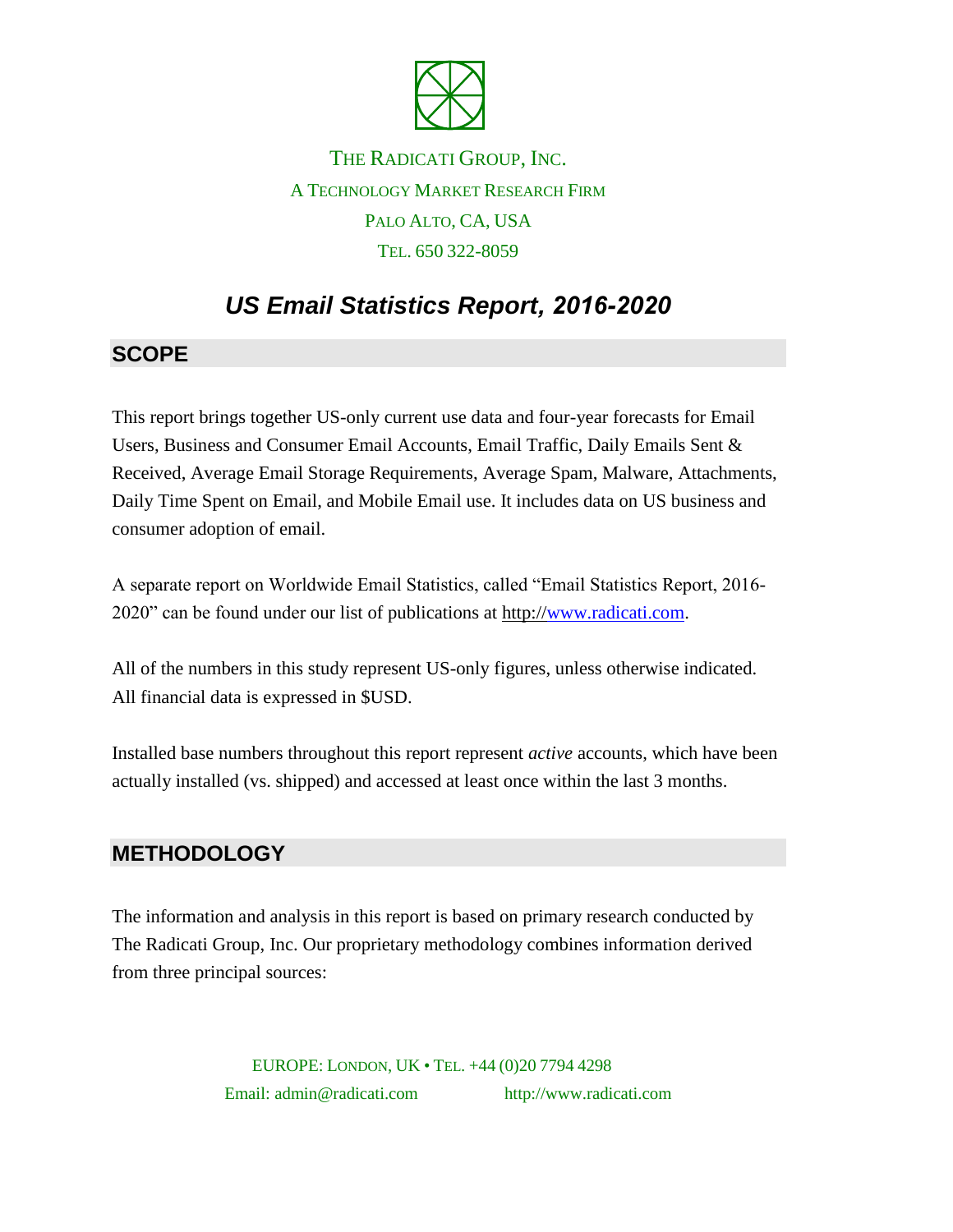- a. Our Worldwide Database which tracks user population, seat count, enterprise adoption and IT use from 1993 onwards.
- b. Surveys conducted on an on-going basis in all market areas which we cover.
- c. Market share, revenue, sales and customer demand information derived from vendor briefings.

Forecasts are based on historical information as well as our in-depth knowledge of market conditions and how we believe markets will evolve over time.

Finally, secondary research sources have also been used, where appropriate, to crosscheck all the information we collect. These include company annual reports and other financial disclosures, industry trade association material, published government statistics and other published sources.

Our research processes and methodologies are proprietary and confidential.

#### **EXECUTIVE SUMMARY**

- Email use continues to see strong growth in the US with both consumer and business users. Though there is increased use of IM, chat, social networking, and other forms of communication, email continues to show steady growth, as all forms of online communication require users to have an email address to access their services, and all e-Commerce transactions (i.e. shopping, banking, etc.) require a valid email address.
- Consumer email accounts make up the majority of US email accounts in 2016, representing 79% of US mailboxes. This is however, trending increasingly in favor of business mailboxes over the next four years.
- The number of email accounts is expected to continue to grow at a slightly faster pace than the number of email users. This is particularly true of Consumer accounts, where many users tend to have multiple email accounts for different purposes (i.e. shopping,